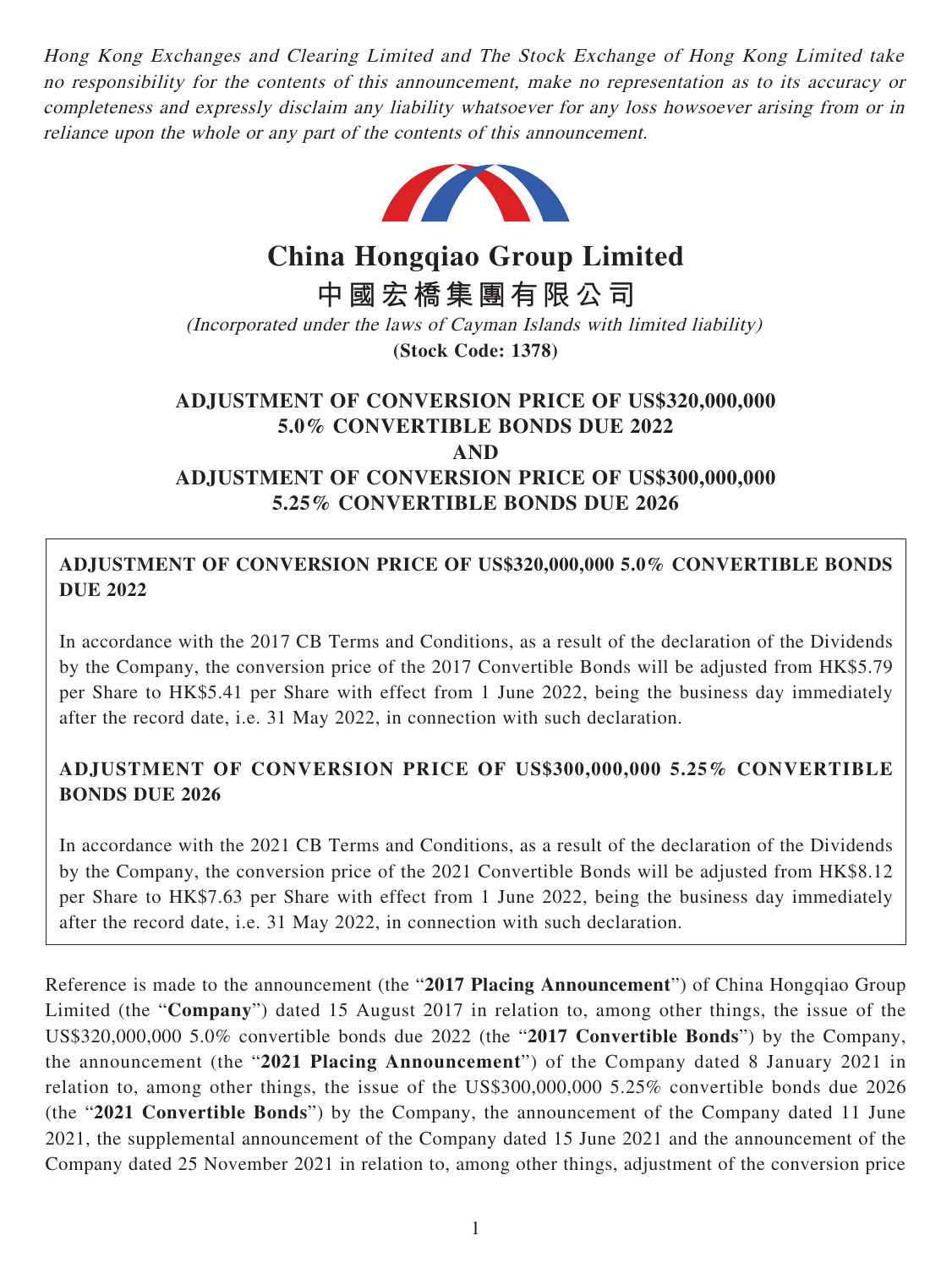of the 2017 Convertible Bonds and the 2021 Convertible Bonds, and the annual results announcement of the Company dated 18 March 2022 for the year ended 31 December 2021 (the "**Annual Results Announcement**"). Capitalised terms used herein have the same meaning as those defined in the 2017 Placing Announcement and the 2021 Placing Announcement, unless otherwise defined herein.

### **ADJUSTMENT OF CONVERSION PRICE OF US\$320,000,000 5.0% CONVERTIBLE BONDS DUE 2022**

The terms and conditions of the 2017 Convertible Bonds (the "**2017 CB Terms and Conditions**") provided, among other things, that if the Company pays or makes any Capital Distribution (as defined in the 2017 CB Terms and Conditions) to the shareholders of the Company (the "**Shareholders**"), the Conversion Price shall be adjusted by multiplying the Conversion Price in force immediately before such Capital Distribution by the following fraction:



Where:

A is the Current Market Price (as defined in the 2017 CB Terms and Conditions) of one Share on the date on which the Capital Distribution is publicly announced; and

B is the Fair Market Value (as defined in the 2017 CB Terms and Conditions) on the date of such announcement of the portion of the Capital Distribution attributable to one Share.

Such adjustment shall become effective on the date that such Capital Distribution is actually made or if a record date is fixed therefor, the business day immediately after such record date.

As announced in the Annual Results Announcement, the board of directors (the "**Board**") of the Company will pay a final dividend for 2021 of HK60.0 cents per share for the year ended 31 December 2021 (the "**Dividends**") to the Shareholders whose names appear on the register of members of the Company at the close of business on Tuesday, 31 May 2022. Pursuant to the 2017 CB Terms and Conditions, the Dividends fall within the definition of Capital Distribution. Accordingly, the Conversion Price per Share will be adjusted from HK\$5.79 per Share to HK\$5.41 effective from 1 June 2022 (Hong Kong time), being the business day immediately after the record date, i.e. 31 May 2022, in connection with the declaration of the Dividends (the "**2017 CB Adjustment**"). Apart from the 2017 CB Adjustment, there is no change in the 2017 CB Terms and Conditions.

As at the date of this announcement, the total number of the issued shares of the Company is 9,254,542,386 Shares. Following the 2017 CB Adjustment, the number of Conversion Shares issuable by the Company upon full conversion of the outstanding 2017 Convertible Bonds will increase by 14,023,473 Shares and the maximum number of Conversion Shares to be issued by the Company upon full conversion of the outstanding 2017 Convertible Bonds will become 213,673,449 Shares. Such Conversion Shares will be issued and allotted pursuant to the general mandate granted by the Shareholders to the Directors at the annual general meeting of the Company held on 18 May 2022.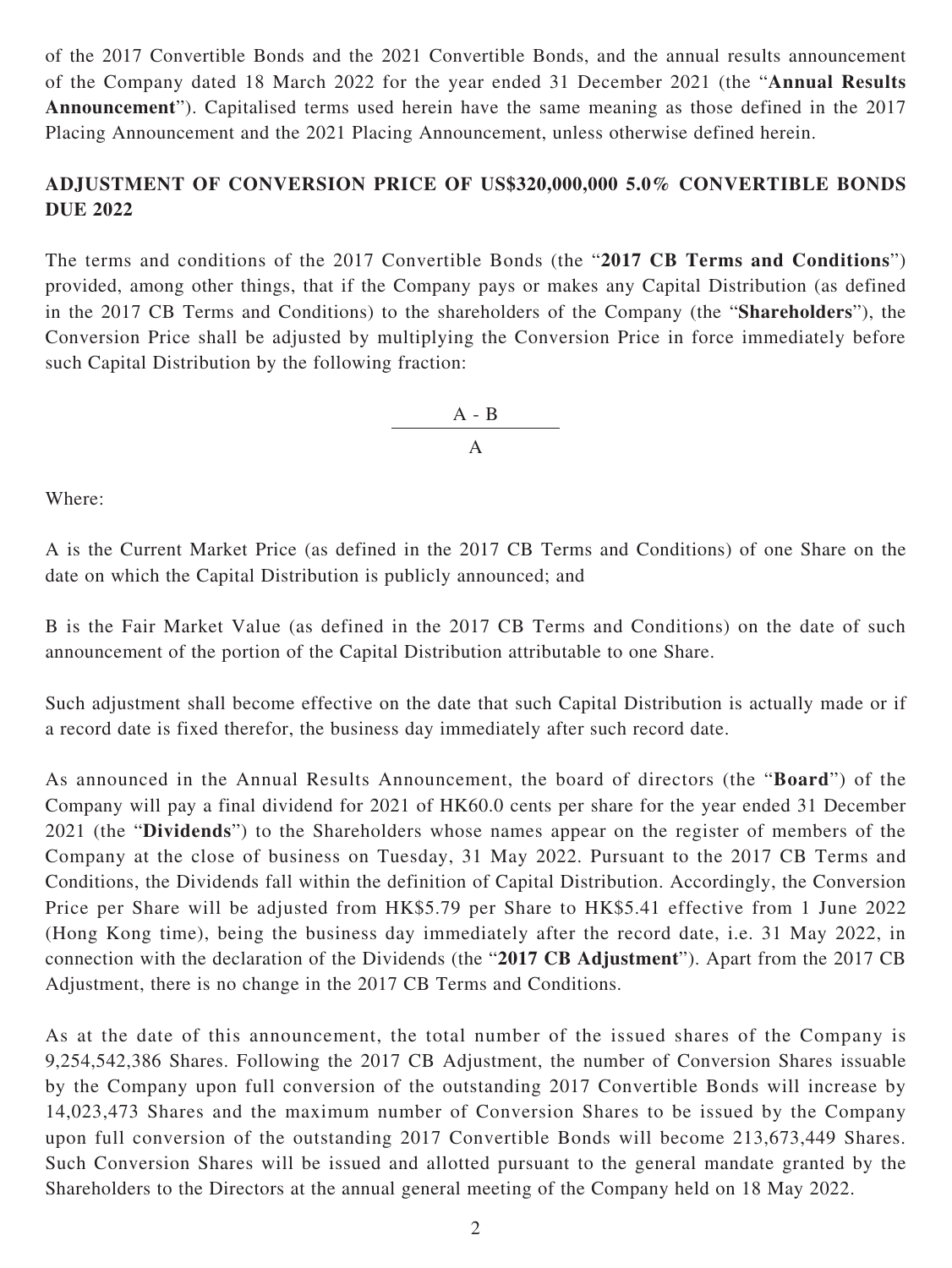### **ADJUSTMENT OF CONVERSION PRICE OF US\$300,000,000 5.25% CONVERTIBLE BONDS DUE 2026**

The terms and conditions of the 2021 Convertible Bonds (the "**2021 CB Terms and Conditions**") provided, among other things, that if the Company pays or makes any Capital Distribution (as defined in the 2021 CB Terms and Conditions) to the Shareholders, the Conversion Price shall be adjusted by multiplying the Conversion Price in force immediately before such Capital Distribution by the following fraction:

> A - B A

Where:

A is the Current Market Price (as defined in the 2021 CB Terms and Conditions) of one Share on the date on which the Capital Distribution is publicly announced; and

B is the Fair Market Value (as defined in the 2021 CB Terms and Conditions) on the date of such announcement of the portion of the Capital Distribution attributable to one Share.

Such adjustment shall become effective on the date that such Capital Distribution is actually made or if a record date is fixed therefor, the business day immediately after such record date.

As announced in the Annual Results Announcement, the Board will pay the Dividends to the Shareholders whose names appear on the register of members of the Company at the close of business on Tuesday, 31 May 2022. Pursuant to the 2021 CB Terms and Conditions, the Dividends fall within the definition of Capital Distribution. Accordingly, the Conversion Price per Share will be adjusted from HK\$8.12 per Share to HK\$7.63 effective from 1 June 2022 (Hong Kong time), being the business day immediately after the record date, i.e. 31 May 2022, in connection with the declaration of the Dividends (the "**2021 CB Adjustment**"). Apart from the 2021 CB Adjustment, there is no change in the 2021 CB Terms and Conditions.

As at the date of this announcement, the total number of the issued shares of the Company is 9,254,542,386 Shares. Following the 2021 CB Adjustment, the number of Conversion Shares issuable by the Company upon full conversion of the outstanding 2021 Convertible Bonds will increase by 18,395,287 Shares and the maximum number of Conversion Shares to be issued by the Company upon full conversion of the outstanding 2021 Convertible Bonds will become 304,836,173 Shares. Such Conversion Shares will be issued and allotted pursuant to the general mandate granted by the Shareholders to the Directors at the annual general meeting of the Company held on 18 May 2022.